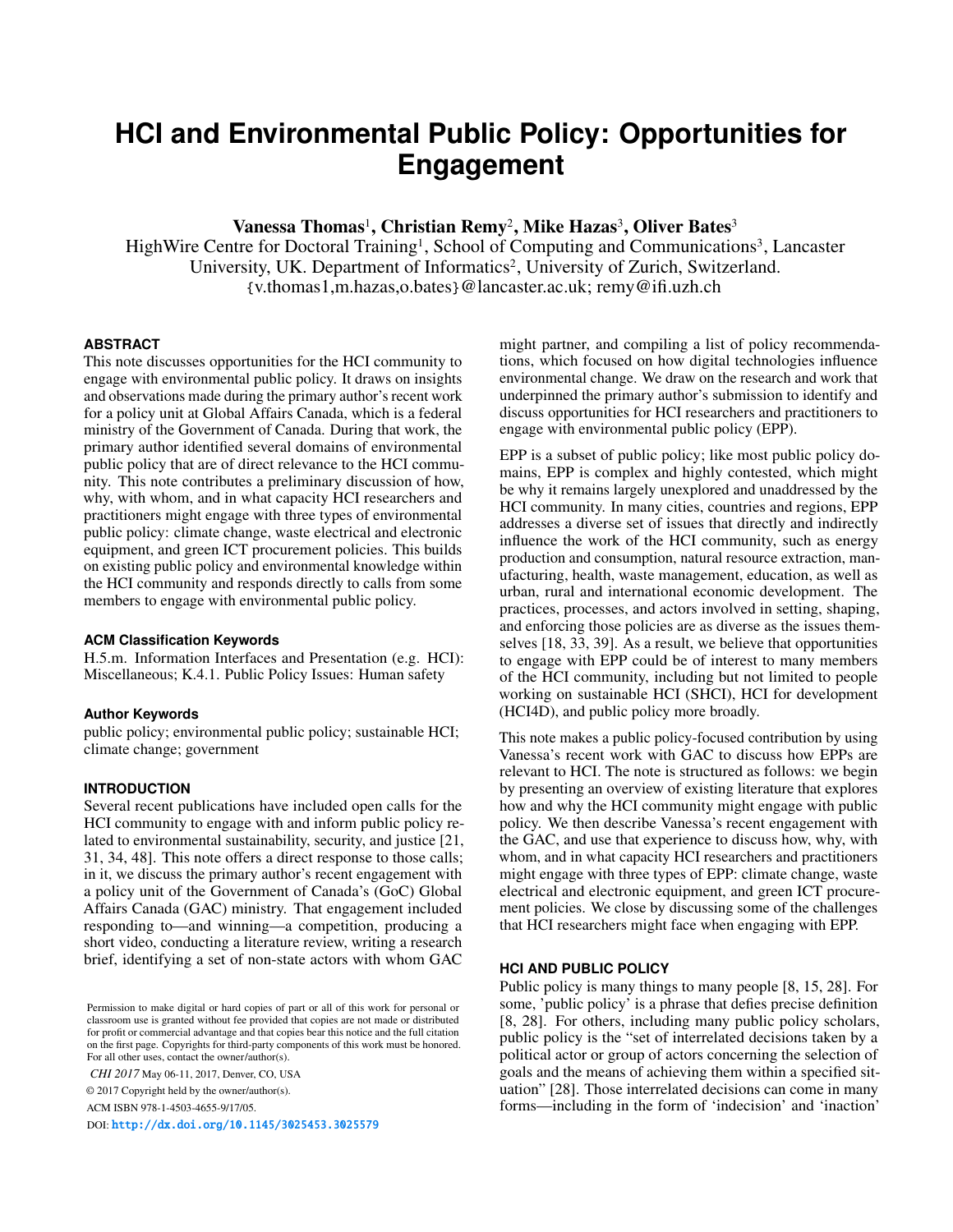[\[15\]](#page-4-3)—and can be made or influenced by a shifting range of people and groups. This is reflected in Lazar's statement that "taken broadly, public policy includes not only laws, regulations, enforcement actions, lawsuits, and court actions, but also human rights treaties, international technical standards, non-governmental organizations, and multinational organizations" [\[33\]](#page-5-2). Indeed, any sufficiently broad definition of public policy must include this wide range of actors and governance tools. It could also include households, media outlets, lobbying groups, private sector businesses, and any individual, organisation or object that belongs to "the complex array of state and societal actors involved in [government] decisionmaking processes" [\[28,](#page-5-4) pp.5]. The HCI community and its outputs are amongst those societal actors.

Members of the HCI community have been engaging with public policy for decades, both directly and indirectly. In the 1980s and 90s, some HCI researchers and practitioners worked to influence "accessibility" policies in the USA [\[34\]](#page-5-1). They designed interfaces that would be more usable for people of all physical and mental abilities, and worked to influence technical standards related to those interfaces [\[34\]](#page-5-1). Similar work on accessibility has continued to this day, with members of the HCI community examining and engaging with accessible designs, policies and laws around the world (e.g. [\[10,](#page-4-4) [23\]](#page-5-5)). Some members of the community have also engaged with human rights [\[39\]](#page-5-3), urban development [\[9,](#page-4-5) [52\]](#page-6-1), and arts/innovation [\[17\]](#page-4-6) policies, as well as relevant technical standards [\[36,](#page-5-6) [37\]](#page-5-7). Others have written magazine articles, some have worked with governmental organisations or been funded by government research bodies, and some have issued—as well as responded to—calls for activism related to complex social issues [\[11\]](#page-4-7). These actions and endeavours all arguably have direct or indirect effects on public policy.

The allure of public policy is likely due to its role as "a core component of social systems", which are tightly intertwined with the digital technologies, systems and practices that we study, design, and build in HCI [\[34\]](#page-5-1). Research has demonstrated that our digital and social systems directly influence the planet's ecological systems [\[21,](#page-4-0) [26,](#page-5-8) [31,](#page-5-0) [45,](#page-6-2) [48\]](#page-6-0), which might be why some HCI researchers have called for increased engagement with environmental public policy [\[21,](#page-4-0) [31,](#page-5-0) [48\]](#page-6-0).

# **INTERNATIONAL POLICY IDEAS CHALLENGE: AN EX-AMPLE OF ENGAGING WITH EPP**

In early 2016, GAC released the call for their inaugural International Policy Ideas Challenge (IPIC). The competition was designed to help GAC identify innovative and concrete solutions to emerging "international policy challenges", including: 1) Strengthening Canada's relations with North American partners, particularly the United States. 2) Adopting a North American approach to climate change and clean energy. 3) Re-energizing Canadian diplomacy and leadership in managing complex international crises. 4) Partnering with non-state actors in addressing global governance challenges. 5) Making better use of data and technology in the development of international policy [\[20\]](#page-4-8).

Vanessa's academic and professional backgrounds in computer science, human security, and public policy led her to see connections across all five challenges, as well as with her work in HCI. She began examining GAC's policy documents, as well as recent news stories related to the priorities listed in the competition. She looked through GAC's project partners and locations, and began reviewing recent research about the environmental costs of digital technologies. After three weeks of reading diverse materials, making notes, and preparing her argument, Vanessa wrote a plain language research proposal focused on the entwined nature of digital technologies, environmental change, and public policy.

GAC received 83 submissions to the IPIC and commissioned five of those. Vanessa's submission was amongst the selected proposals, so she agreed to write a 4500-word research and policy brief, compose a list of ten relevant non-state actors, and prepare a 'design fiction' artefact for the Ministry. Preparation of these documents took a further five weeks. Vanessa conducted a literature review of recent publications in several academic databases and journals, including: GreenFile, JSTOR, Wiley, Environment and Planning, Nature, and the ACM's Digital Library. She also reviewed reports by several non-profit organisations and media outlets. The final submission contained references to work conducted by the HCI community, including projects on sustainable interaction design [\[4\]](#page-4-9), the energy and data demand associated with Internet-connected devices [\[2,](#page-4-10) [26\]](#page-5-8), and the disposal of digital technologies [\[45\]](#page-6-2). Vanessa also included considerable work from outside of HCI, such as publications related to earth's planetary boundaries [\[49\]](#page-6-3), public policy [\[24\]](#page-5-9), and resource management [\[14,](#page-4-11) [27,](#page-5-10) [53\]](#page-6-4), as well as reports by non-profit organisations (e.g. [\[7\]](#page-4-12)). The policy-focused narrative 'design fiction' artefact 'presented' the future announcement of one of the complex policy recommendations listed with the final submission. The full research brief is attached as supplementary material.

## **DISCUSSION AND REFLECTIONS**

The focus of the IPIC's 'policy challenges' led Vanessa to examine intertwined public policies related to energy production and consumption, natural resource extraction, manufacturing, waste management, urban and rural economic development, international development, innovation, education, and green ICT procurement policies. Many of these policies are absent from HCI literature, which sparked an intense series of discussions amongst the authors of this paper. Lazar et al. suggest we should consider how public policies inform the HCI community's work, as well as how the HCI community might "inform public policy by providing expertise, taking part in the development of policy, and researching the impact of various policies" [\[34,](#page-5-1) pp.74]. We now explore those two dimensions with three of the urgent EPPs that appear to be absent from HCI literature: climate change, waste electrical and electronic equipment, and green ICT procurement policies.

## **Climate change policy**

Climate change is one of the most pressing international public policy challenges; the effects of climate change will influence food, water, health, and economic security worldwide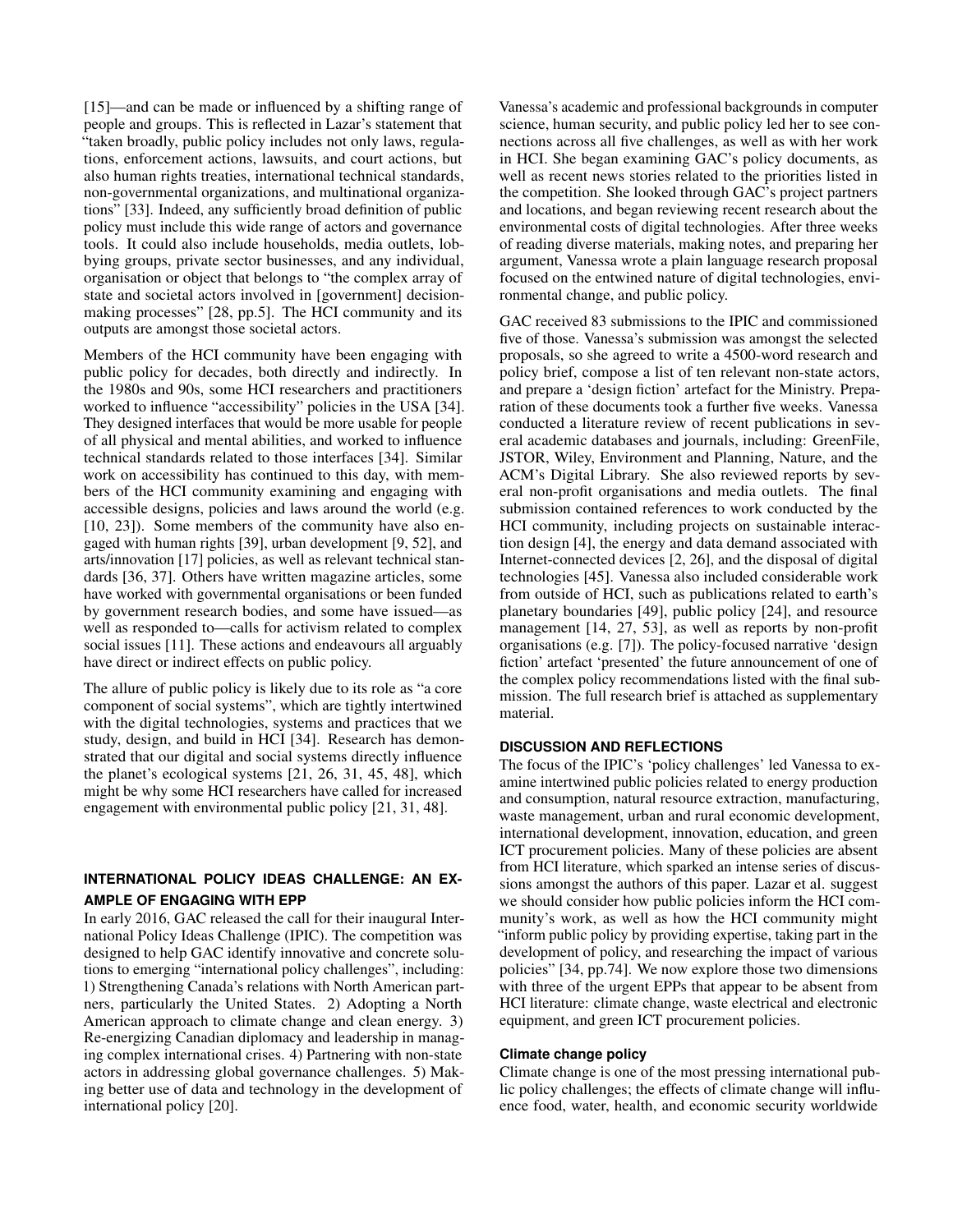[\[29\]](#page-5-11). Public policy responses to climate change have been diverse. Some governments developed their climate change policies over three decades ago, whereas others have only recently started to address climate change concerns [\[24,](#page-5-9) [29,](#page-5-11) [47\]](#page-6-5). Many cities, national governments, and intergovernmental organisations (e.g. the United Nations) have designed unique policy programmes, legal frameworks, and climate-focused projects to meet the goals that they have set. For example, New Zealand, Denmark, South Korea, China, and dozens of other countries have set national greenhouse gas emissions reduction targets, which are often supported by policies and projects that aim to reduce energy consumption, including through the use digital technologies.

## *Climate change policy informing HCI*

Although no documentation explicitly states that climate change policy has influenced the HCI community, the emergence of the sustainable HCI community runs in tandem with the growth in climate change policy adoption worldwide. Some HCI research projects focused on behaviour change technologies, energy and data demand, and sustainable social practices also appear to align with climate change policy goals. However, no clear evidence suggests that work undertaken by HCI researchers and practitioners is a direct response to specific sets of governmental or intergovernmental climate change policies, projects, targets or goals.

## *HCI informing climate change policy*

Again, there is no evidence to suggest that the HCI community has attempted to influence—or has successfully influenced climate change policies. However, the HCI community has produced a considerable body of work exploring how social practices and digital technologies affect energy consumption in the home and workplace, as well as through distributed digital service design [\[2,](#page-4-10) [25,](#page-5-12) [26,](#page-5-8) [44\]](#page-6-6). The HCI community has also learned many lessons from persuasive technology projects [\[6,](#page-4-13) [19,](#page-4-14) [32,](#page-5-13) [42,](#page-5-14) [43\]](#page-6-7). These findings appear to have gone largely unnoticed by environmental public policymakers, whose efforts remain focused on behavioural change technologies [\[47\]](#page-6-5), especially related to energy consumption (e.g. [\[12\]](#page-4-15)). This focus opens an opportunity for the HCI community to share their expertise with policymakers, and possibly influence climate change policies.

## **Waste Electrical and Electronic Equipment (WEEE) policy**

WEEE has been the fastest growing waste stream globally for over a decade [\[35,](#page-5-15) [53\]](#page-6-4). Early WEEE policies emerged in the late 1990s and early 2000s in response to reports about flows of electronics waste (e-waste) from 'developed' to 'less developed' or 'developing' countries [\[35,](#page-5-15) [53\]](#page-6-4). These e-waste flows often ended up in 'dumping grounds', where the electronics would be left in open pits and/or disassembled using informal waste processing mechanisms. Both endpoints led to serious soil, air, and water quality degradation, which damaged health of people living or working near the dumping grounds. Diverse WEEE policies in countries, cities, and regions worldwide attempted to address these issues. Some governments implemented mandatory WEEE collection schemes for electronics retailers, WEEE recycling codes of practice, and non-profit organisations that manage public WEEE recycling programmes or 'take-back' schemes [\[40\]](#page-5-16). Despite these changes, the illegal dumping, improper disposal, transboundary flows, and perpetual storage of WEEE continues to this day, and the successes and failures of WEEE policies have spawned a considerable body of research [\[1,](#page-4-16) [14,](#page-4-11) [35,](#page-5-15) [40\]](#page-5-16).

## *WEEE policy informing HCI*

WEEE policies have already had a direct influence on the types of hardware that we can use in HCI. The European Union's directive on the restriction of the use of certain hazardous substances in electrical and electronic equipment ('RoHS Directive', Directive 2002/95/EC) influenced the material composition of hardware worldwide, including many of the devices that we use in the HCI community. Moreover, WEEE public policy has a direct influence on if, how, and when people store their end-of-life electronics [\[1,](#page-4-16) [14\]](#page-4-11). Dozens of non-HCI studies have found that policy variations can "lead to an indifferent disposer who, in all likelihood, might be tempted to illegally dump [their] used products or perpetually store them" [\[14\]](#page-4-11). These policy variations *might* have had an indirect influence on the findings of HCI studies related to why we preserve or repair digital technologies.

## *HCI informing WEEE policy*

Once again, there is no evidence to suggest that HCI research has informed WEEE policies. However, many HCI studies might be of interest to policymakers who are looking to address the persistent failures of WEEE policies [\[1,](#page-4-16) [35,](#page-5-15) [40\]](#page-5-16). In particular, studies about repair practices and cultures (e.g. [\[30,](#page-5-17) [46,](#page-6-8) [50\]](#page-6-9)), as well as many of the studies about obsolescence [\[45\]](#page-6-2), might offer policymakers with new insights about the social practices that affect the implementation of their unsuccessful WEEE policies, systems and regulations. Moreover, some policymakers who work in international development and favour the widespread adoption of digital technologies (including those who Vanessa spoke with at GAC) might be unaware of the health and environmental issues associated with poor WEEE management. In these cases, members of the HCI community could use their interdisciplinary expertise on repair practices and obsolescence to help inform digitally focused international development policies.

## **Green ICT procurement policy**

Governments often use their substantial purchasing power to influence the design, production, and consumption of products and services worldwide [\[5,](#page-4-17) [51\]](#page-6-10). They do this through their procurement policies, which they apply when they purchase goods, services, and other public works (e.g. support infrastructure). "Green" or "sustainable" procurement policies (GPP) emerged in the past four decades, and have attempted to integrate broader social and environmental concerns into public purchasing processes [\[5,](#page-4-17) [51\]](#page-6-10). GPPs have extended to the procurement of ICTs, with many governments adopting Green ICT procurement policies that rely on a range of environmental assessment tools, product design guidelines, and international technical standards [\[38\]](#page-5-18). For example, dozens of governments use the Electronic Product Environmental Assessment Tool (EPEAT) to meet their green ICT procurement needs, including the Government of Canada, the Australian Government, the Government of the City and County of San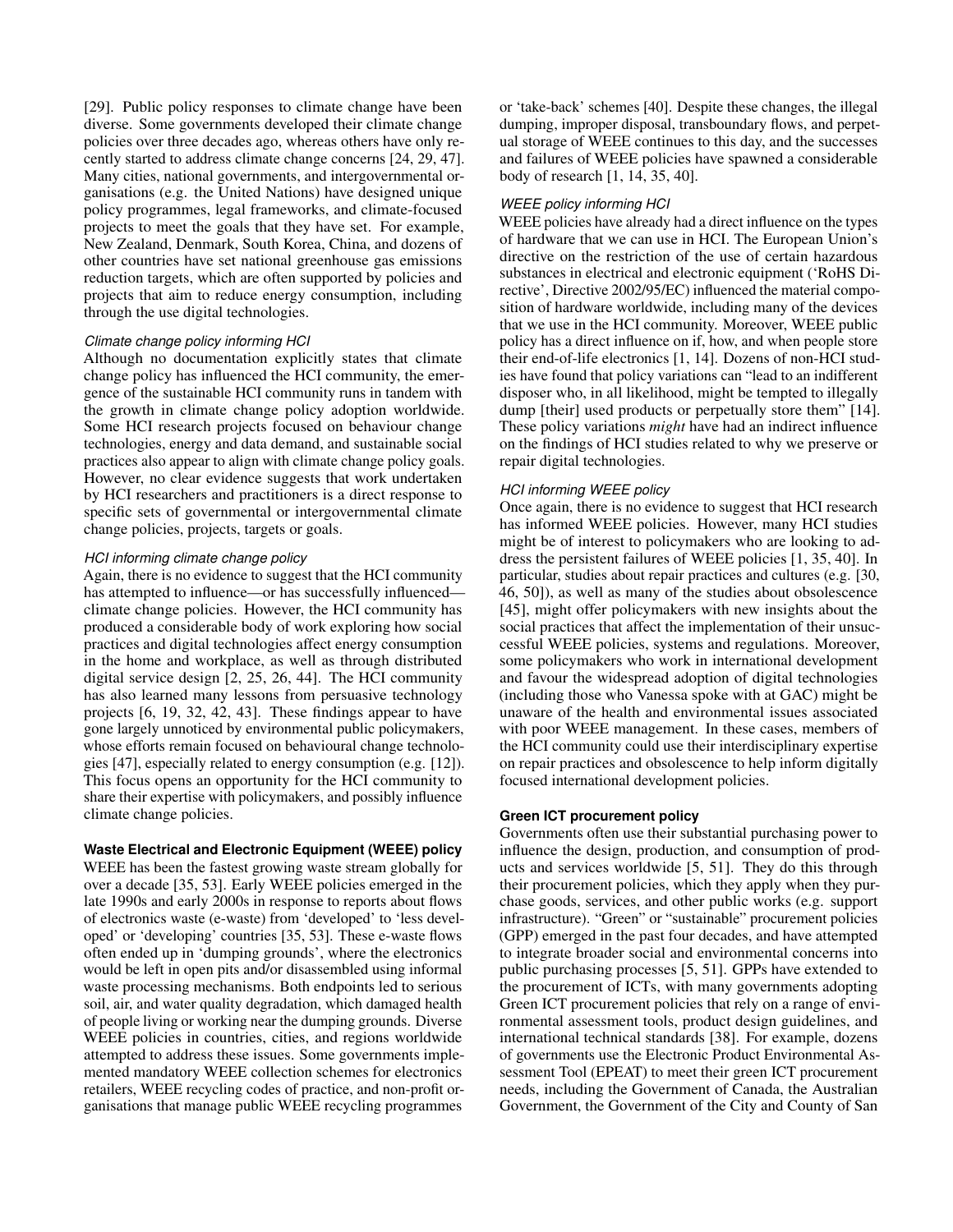Francisco, Warwickshire County Council (in the UK), and the Hainan Siyuan Province's government [\[22\]](#page-5-19). These governments represent a sizeable market [\[5,](#page-4-17) [51\]](#page-6-10), which is why many ICT manufacturers and producers ensure their products meet any regulatory assessment criteria.

## *Green ICT procurement policy informing HCI*

Like WEEE policies, green ICT public procurement policies have influenced the material composition and energy consumption of some of the technologies the HCI community uses. Beyond those influences, Green ICT procurement policies appear to be absent from HCI research, including much of the recent "digital civics" literature. Direct engagements with green ICT-related ISOs (e.g. ISO 11469) and EPEAT itself are entirely absent from HCI publications. Whilst many of Belvis' initial Sustainable Interaction Design principles [\[4\]](#page-4-9) appear to align directly with the performance criteria set for EPEAT certified products (i.e. they "must meet environmental performance criteria that address: materials selection, design for product longevity, reuse and recycling, energy conservation, end-of-life management and corporate performance" [\[16\]](#page-4-18)), the similarities could be purely coincidental.

## *HCI informing Green ICT procurement policy*

Many Green ICT procurement policies focus primarily on hardware procurement, excluding software or digital service procurement. This oversight could be an area where the HCI community could provide expertise. We have access to a broad corpus of work that examines the environmental effects of hardware, software, and digital services, and that work could be used to inform narrowly scoped Green ICT procurement policies [\[2,](#page-4-10) [3,](#page-4-19) [13,](#page-4-20) [19,](#page-4-14) [26,](#page-5-8) [30,](#page-5-17) [41,](#page-5-20) [42,](#page-5-14) [44,](#page-6-6) [45,](#page-6-2) [46\]](#page-6-8). Moreover, GPPs have only only recently attracted much scholarship [\[5\]](#page-4-17), and research on Green ICT procurement specifically is incredibly sparse. The HCI community could undertake specific research projects to help governments improve their existing Green ICT procurement policies (e.g. by rethinking their "asset management" cycles).

## **How to engage with EPPs**

Public policymaking is geographically and temporally dynamic. Policymakers have their own unique social practices, processes, and agendas worldwide [\[18\]](#page-4-1), and getting to know their unique practices, processes and agendas is critical for any successful engagements with policy. Even previously successful engagements with public policy in one jurisdiction might not be replicable elsewhere or at a later time, depending on the pressures faced by local public policymakers. Timing can be everything. As a result, there is no simple recipe for engaging with EPPs. However, there are some general actions that members of the HCI community can pursue if they hope to engage with EPPs around the world.

## *Who we could work with to develop or influence EPPs*

We could begin by increasing our direct communication with environmental public policymakers. Their contact information and research procurement guidelines are often posted online, as are many public consultation calls. Direct communication with environmental policymakers could come in the form of specifically targeted "policy briefs", press releases, or presentations at industry and government-focused conferences. Alternatively, we could partner with non-state actors who have established reputations and networks in EPP. Many universities also have "science and technology policy" research groups (e.g. SPRU, AAAS, SECyT), as well as "science communication" teams; these groups and teams will likely already have established policy-specific relationships, and will be familiar with the local language of, and priorities for, policymaking. Reaching out to them would be wise.

## *Challenges we might face while engaging with EPPs*

Engaging with EPP will demand considerable time and effort. As the IPIC process above illustrated, Vanessa had to read well outside of her current research focus and seek out a variety of document types from disciplines other than HCI. While these non-HCI publications were invaluable for her final research and policy brief, they were written for a very different audience than the HCI community. Vanessa's existing background in public policy allowed her to relatively quickly digest that information; however, some HCI researchers without a similar background might need to spend considerable time learning the relevant terms, methods, and debates. This work might not be seen as valuable by their academic institution or peers, despite a recent push by people like Lazar et al. to make space for such work [\[34,](#page-5-1) pp.125-131], but it is crucial.

## *Taking advantage of our unique skills and knowledge*

The HCI community's interdisciplinary strengths could place many members in a unique position to engage with the digital dimensions and implications of EPP. A senior director at GAC told Vanessa that the department had selected her submission because of its quality and because they didn't have any employees with the type of interdisciplinary, technology-focused expertise that Vanessa's submission demonstrated. This lack of expertise might exist in other governmental departments, as well as with the other actors undertaking EPP work. Let's seize those opportunities if and where we can. Let's build on our calls to activism and engagement [\[48,](#page-6-0) [31\]](#page-5-0) by reaching out to the organisations and government departments who craft EPP. And let's make room to consider more contributions about EPP from members of the community who do that work.

## **CONCLUSION**

In this note, we made a public policy contribution to the HCI community by presenting and discussing a largely unaddressed policy domain: environmental public policy. We drew on insights and observations made during Vanessa's recent work for GAC, and discussed opportunities for the HCI community to engage with three domains of EPP: climate change, waste electrical and electronic equipment (WEEE), and green ICT procurement policies. Although direct engagement with these policies could bring a variety of challenges, we believe that efforts to engage with EPP will be worthwhile, especially for those of us who wish to do more than "just write papers" [\[48\]](#page-6-0).

## **ACKNOWLEDGMENTS**

We thank all volunteers and publications support staff who provided helpful comments on previous versions of this note. Vanessa's work was partially funded by the Digital Economy programme (RCUK Grant EP/G037582/1) and the Global Affairs Canada IPIC award.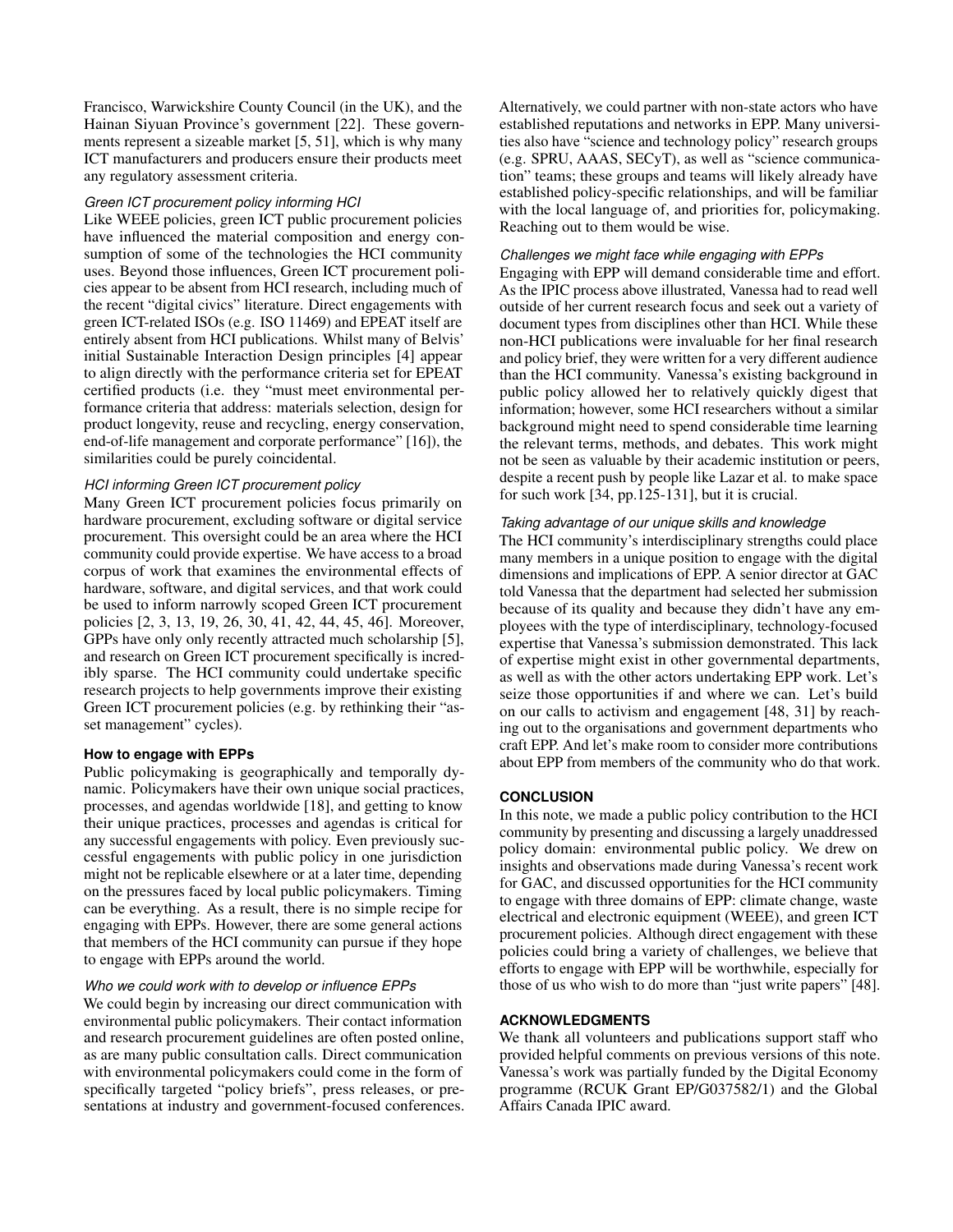# <span id="page-4-16"></span>**REFERENCES**

- 1. Atalay Atasu, Oznur Ozdemir, and Luk N. Van Wassenhove. 2013. Stakeholder Perspectives on E-Waste Take-Back Legislation. *Production and Operations Management* 22, 2 (2013), 382–396. DOI: <http://dx.doi.org/10.1111/j.1937-5956.2012.01364.x>
- <span id="page-4-10"></span>2. Oliver Bates, Mike Hazas, Adrian Friday, Janine Morley, and Adrian K. Clear. 2014. Towards an Holistic View of the Energy and Environmental Impacts of Domestic Media and IT. In *Proceedings of the SIGCHI Conference on Human Factors in Computing Systems (CHI '14)*. ACM, New York, NY, USA, 1173–1182. DOI: <http://dx.doi.org/10.1145/2556288.2556968>
- <span id="page-4-19"></span>3. Christoph Becker, Ruzanna Chitchyan, Leticia Duboc, Steve Easterbrook, Birgit Penzenstadler, Norbert Seyff, and Colin C. Venters. 2015. Sustainability Design and Software: The Karlskrona Manifesto. In *Proceedings of the 37th International Conference on Software Engineering - Volume 2 (ICSE '15)*. IEEE Press, Piscataway, NJ, USA, 467–476. <http://dl.acm.org/citation.cfm?id=2819009.2819082>
- <span id="page-4-9"></span>4. Eli Blevis. 2007. Sustainable Interaction Design: Invention & Disposal, Renewal & Reuse. In *Proceedings of the SIGCHI Conference on Human Factors in Computing Systems (CHI '07)*. ACM, New York, NY, USA, 503–512. DOI: <http://dx.doi.org/10.1145/1240624.1240705>
- <span id="page-4-17"></span>5. Stephen Brammer and Helen Walker. 2011. Sustainable
- procurement in the public sector: an international comparative study. *International Journal of Operations & Production Management* 31, 4 (2011), 452–476. DOI: <http://dx.doi.org/10.1108/01443571111119551>
- <span id="page-4-13"></span>6. Hronn Brynjarsdottir, Maria Håkansson, James Pierce, Eric Baumer, Carl DiSalvo, and Phoebe Sengers. 2012. Sustainably Unpersuaded: How Persuasion Narrows Our Vision of Sustainability. In *Proceedings of the SIGCHI Conference on Human Factors in Computing Systems (CHI '12)*. ACM, New York, NY, USA, 947–956. DOI: <http://dx.doi.org/10.1145/2207676.2208539>
- <span id="page-4-12"></span>7. Maddy Cobbing and Tom Dowdall. 2014. *Green Gadgets: Designing the future The path to greener electronics*. Greenpeace International, Amsterdam, The Netherlands.
- <span id="page-4-2"></span>8. C.L. Cochran and E.F. Malone. 2014. *Public Policy: Perspectives and Choices* (5th ed.). Lynne Rienner Publishers, Boulder, CO, USA.
- <span id="page-4-5"></span>9. Clara Crivellaro, Alex Taylor, Vasillis Vlachokyriakos, Rob Comber, Bettina Nissen, and Peter Wright. 2016. Re-Making Places: HCI, 'Community Building' and Change. In *Proceedings of the 2016 CHI Conference on Human Factors in Computing Systems (CHI '16)*. ACM, New York, NY, USA, 2958–2969. DOI: <http://dx.doi.org/10.1145/2858036.2858332>
- <span id="page-4-4"></span>10. Chris Danielsen, Anne Taylor, and Wesley Majerus. 2011. Design and Public Policy Considerations for Accessible e-Book Readers. *interactions* 18, 1 (Jan. 2011), 67–70. DOI:<http://dx.doi.org/10.1145/1897239.1897254>
- <span id="page-4-7"></span>11. Janet Davis, Harry Hochheiser, Juan Pablo Hourcade, Jeff Johnson, Lisa Nathan, and Janice Tsai. 2012. Occupy CHI!: Engaging U.S. Policymakers. In *CHI '12 Extended Abstracts on Human Factors in Computing Systems (CHI EA '12)*. ACM, New York, NY, USA, 1139–1142. DOI: <http://dx.doi.org/10.1145/2212776.2212406>
- <span id="page-4-15"></span>12. Department of Energy and Climate Change. 2013. My 2050. <http://my2050.decc.gov.uk/>. (2013).
- <span id="page-4-20"></span>13. Carl DiSalvo, Phoebe Sengers, and Hrönn Brynjarsdóttir. 2010. Mapping the Landscape of Sustainable HCI. In *Proceedings of the SIGCHI Conference on Human Factors in Computing Systems (CHI '10)*. ACM, New York, NY, USA, 1975–1984. DOI: <http://dx.doi.org/10.1145/1753326.1753625>
- <span id="page-4-11"></span>14. Maheshwar Dwivedy, Pratik Suchde, and R.K. Mittal. 2015. Modeling and assessment of e-waste take-back strategies in India. *Resources, Conservation and Recycling* 96 (2015), 11 – 18. DOI: <http://dx.doi.org/10.1016/j.resconrec.2015.01.003>
- <span id="page-4-3"></span>15. T.R. Dye. 1978. *Understanding Public Policy* (3rd ed.). Pearson, Don Mills, ON, Canada.
- <span id="page-4-18"></span>16. Environmental Protect Agency, USA. 2016. Electronic Product Environmental Assessment Tool (EPEAT). [https://www.epa.gov/greenerproducts/](https://www.epa.gov/greenerproducts/electronic-product-environmental-assessment-tool-epeat) [electronic-product-environmental-assessment-tool-epeat](https://www.epa.gov/greenerproducts/electronic-product-environmental-assessment-tool-epeat). (2016).
- <span id="page-4-6"></span>17. Jill Fantauzzacoffin, Joanna Berzowska, Ernest Edmonds, Ken Goldberg, D. Fox Harrell, and Brian Smith. 2012. The Arts, HCI, and Innovation Policy Discourse: Invited Panel. In *CHI '12 Extended Abstracts on Human Factors in Computing Systems (CHI EA '12)*. ACM, New York, NY, USA, 1111–1114. DOI: <http://dx.doi.org/10.1145/2212776.2212399>
- <span id="page-4-1"></span>18. Richard Freeman, Steven Griggs, and Annette Boaz. 2011. The practice of policy making. *Evidence & Policy: A Journal of Research, Debate and Practice* 7, 2 (2011), 127–136. DOI: <http://dx.doi.org/doi:10.1332/174426411X579180>
- <span id="page-4-14"></span>19. Jon Froehlich, Leah Findlater, and James Landay. 2010. The Design of Eco-feedback Technology. In *Proceedings of the SIGCHI Conference on Human Factors in Computing Systems (CHI '10)*. ACM, New York, NY, USA, 1999–2008. DOI: <http://dx.doi.org/10.1145/1753326.1753629>
- <span id="page-4-8"></span>20. Global Affairs Canada. 2016. International Policy Ideas Challenge 2016. [http://www.international.gc.ca/world-monde/policy\\_](http://www.international.gc.ca/world-monde/policy_challenge-defi_politique.aspx?lang=eng) [challenge-defi\\_politique.aspx?lang=eng](http://www.international.gc.ca/world-monde/policy_challenge-defi_politique.aspx?lang=eng). (2016).
- <span id="page-4-0"></span>21. Elizabeth Goodman. 2009. Three Environmental Discourses in Human-computer Interaction. In *CHI '09 Extended Abstracts on Human Factors in Computing Systems (CHI EA '09)*. ACM, New York, NY, USA, 2535–2544. DOI: <http://dx.doi.org/10.1145/1520340.1520358>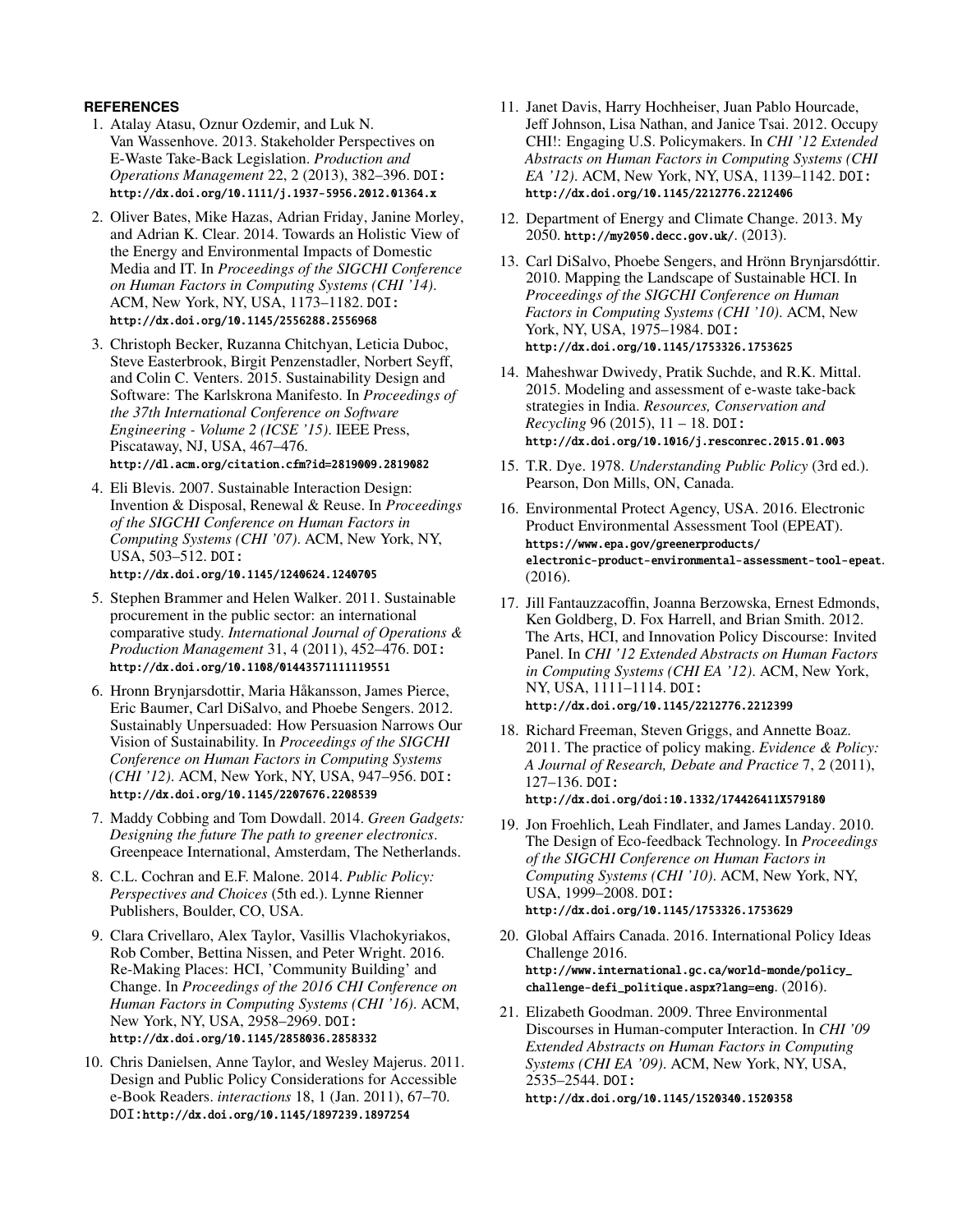- <span id="page-5-19"></span>22. Green Electronics Council. 2016. EPEAT Purchasers. <http://www.epeat.net/participants/purchasers/>. (2016).
- <span id="page-5-5"></span>23. Jan Gulliksen, Hans von Axelson, Hans Persson, and Bengt Göransson. 2010. Accessibility and Public Policy in Sweden. *interactions* 17, 3 (May 2010), 26–29. DOI: <http://dx.doi.org/10.1145/1744161.1744168>
- <span id="page-5-9"></span>24. Joyeeta Gupta. 2010. A history of international climate change policy. *Wiley Interdisciplinary Reviews: Climate Change* 1, 5 (2010), 636–653. DOI: <http://dx.doi.org/10.1002/wcc.67>
- <span id="page-5-12"></span>25. Hanna Hasselqvist, Cristian Bogdan, and Filip Kis. 2016. Linking Data to Action: Designing for Amateur Energy Management. In *Proceedings of the 2016 ACM Conference on Designing Interactive Systems (DIS '16)*. ACM, New York, NY, USA, 473–483. DOI: <http://dx.doi.org/10.1145/2901790.2901837>
- <span id="page-5-8"></span>26. Mike Hazas, Janine Morley, Oliver Bates, and Adrian Friday. 2016. Are There Limits to Growth in Data Traffic?: On Time Use, Data Generation and Speed. In *Proceedings of the Second Workshop on Computing Within Limits (LIMITS '16)*. ACM, New York, NY, USA, Article 14, 5 pages. DOI: <http://dx.doi.org/10.1145/2926676.2926690>
- <span id="page-5-10"></span>27. Mél Hogan. 2015. Data flows and water woes: The Utah Data Center. *Big Data & Society* 2, 2 (2015). DOI: <http://dx.doi.org/10.1177/2053951715592429>
- <span id="page-5-4"></span>28. Michael Howlett and M. Ramesh. 2003. *Studying Public Policy: Policy Cycles and Policy Subsystems* (2nd ed.). Oxford University Press, Don Mills, ON, Canada.
- <span id="page-5-11"></span>29. IPCC. 2014. *Climate Change 2014: Synthesis Report. Contribution of Working Groups I, II and III to the Fifth Assessment Report of the Intergovernmental Panel on Climate Change*. IPCC, Geneva, Switzerland.
- <span id="page-5-17"></span>30. Steven J. Jackson and Laewoo Kang. 2014. Breakdown, Obsolescence and Reuse: HCI and the Art of Repair. In *Proceedings of the SIGCHI Conference on Human Factors in Computing Systems (CHI '14)*. ACM, New York, NY, USA, 449–458. DOI: <http://dx.doi.org/10.1145/2556288.2557332>
- <span id="page-5-0"></span>31. Bran Knowles, Lynne Blair, Paul Coulton, and Mark Lochrie. 2014a. Rethinking Plan A for Sustainable HCI. In *Proceedings of the 32Nd Annual ACM Conference on Human Factors in Computing Systems (CHI '14)*. ACM, New York, NY, USA, 3593–3596. DOI: <http://dx.doi.org/10.1145/2556288.2557311>
- <span id="page-5-13"></span>32. Bran Knowles, Lynne Blair, Stuart Walker, Paul Coulton, Lisa Thomas, and Louise Mullagh. 2014b. Patterns of Persuasion for Sustainability. In *Proceedings of the 2014 Conference on Designing Interactive Systems (DIS '14)*. ACM, New York, NY, USA, 1035–1044. DOI: <http://dx.doi.org/10.1145/2598510.2598536>
- <span id="page-5-2"></span>33. Jonathan Lazar. 2015. Public Policy and HCI: Making an Impact in the Future. *interactions* 22, 5 (Aug. 2015), 69–71. DOI:<http://dx.doi.org/10.1145/2807916>
- <span id="page-5-1"></span>34. Jonathan Lazar, Julio Abascal, Simone Barbosa, Jeremy Barksdale, Batya Friedman, Jens Grossklags, Jan Gulliksen, Jeff Johnson, Tom McEwan, Loïc Martínez-Normand, Wibke Michalk, Janice Tsai, Gerrit van der Veer, Hans von Axelson, Ake Walldius, Gill Whitney, Marco Winckler, Volker Wulf, Elizabeth F. Churchill, Lorrie Cranor, Janet Davis, Alan Hedge, Harry Hochheiser, Juan Pablo Hourcade, Clayton Lewis, Lisa Nathan, Fabio Paterno, Blake Reid, Whitney Quesenbery, Ted Selker, and Brian Wentz. 2016. Human-Computer Interaction and International Public Policymaking: A Framework for Understanding and Taking Future Actions. *Foundations and Trends®Human-Computer Interaction* 9, 2 (2016), 69–149. DOI: <http://dx.doi.org/10.1561/1100000062>
- <span id="page-5-15"></span>35. Josh Lepawsky. 2014. The changing geography of global trade in electronic discards: time to rethink the e-waste problem. *The Geographical Journal* (2014). DOI: <http://dx.doi.org/10.1111/geoj.12077>
- <span id="page-5-6"></span>36. Arnie Lund, Jean Scholtz, and Nigel Bevan. 2012. Why the CHI Community Should Be Involved in Standards: Stories from Three CHI Participants. *interactions* 19, 1 (Jan. 2012), 70–74. DOI: <http://dx.doi.org/10.1145/2065327.2065341>
- <span id="page-5-7"></span>37. Alexander G. Mirnig, Alexander Meschtscherjakov, Daniela Wurhofer, Thomas Meneweger, and Manfred Tscheligi. 2015. A Formal Analysis of the ISO 9241-210 Definition of User Experience. In *Proceedings of the 33rd Annual ACM Conference Extended Abstracts on Human Factors in Computing Systems (CHI EA '15)*. ACM, New York, NY, USA, 437–450. DOI: <http://dx.doi.org/10.1145/2702613.2732511>
- <span id="page-5-18"></span>38. San Murugesan and G. R. Gangadharan. 2012. *Harnessing Green IT: Principles and Practices* (1st ed.). Wiley Publishing.
- <span id="page-5-3"></span>39. Lisa P. Nathan and Batya Friedman. 2010. Interacting with Policy in a Political World: Reflections from the Voices from the Rwanda Tribunal Project. *interactions* 17, 5 (Sept. 2010), 56–59. DOI: <http://dx.doi.org/10.1145/1836216.1836231>
- <span id="page-5-16"></span>40. F.O. Ongondo, I.D. Williams, and T.J. Cherrett. 2011. How are {WEEE} doing? A global review of the management of electrical and electronic wastes. *Waste Management* 31, 4 (2011), 714 – 730. DOI: <http://dx.doi.org/10.1016/j.wasman.2010.10.023>
- <span id="page-5-20"></span>41. B. Penzenstadler, V. Bauer, C. Calero, and X. Franch. 2012. Sustainability in software engineering: A systematic literature review. In *16th International Conference on Evaluation Assessment in Software Engineering (EASE 2012)*. 32–41. DOI: <http://dx.doi.org/10.1049/ic.2012.0004>
- <span id="page-5-14"></span>42. James Pierce and Eric Paulos. 2012. Beyond Energy Monitors: Interaction, Energy, and Emerging Energy Systems. In *Proceedings of the SIGCHI Conference on Human Factors in Computing Systems (CHI '12)*. ACM, New York, NY, USA, 665–674. DOI: <http://dx.doi.org/10.1145/2207676.2207771>